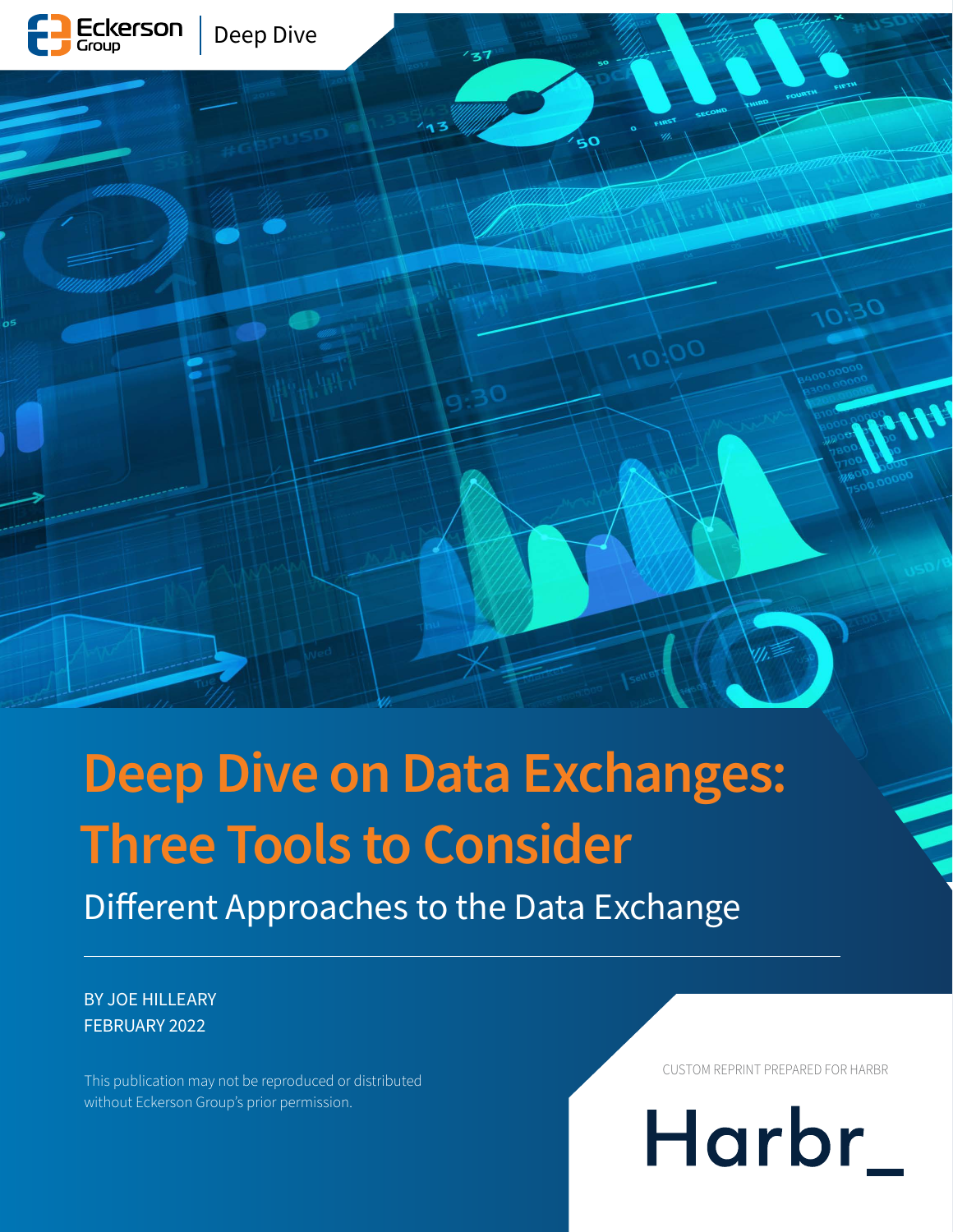# **About the Author**



**Joe Hilleary** is a writer and a data enthusiast. He believes that we are living through a pivotal moment in the evolution of data technology and is dedicated to helping organizations find the best ways to leverage their information. With a background in both analytics and the liberal arts, he crafts clear, articulate narratives on technical topics that empower stakeholders to make informed decisions. Hilleary is a Senior Research Analyst at Eckerson Group.

# **About Eckerson Group**

**[Eckerson Group](http://www.eckerson.com/)** is a global research and consulting firm that helps organizations get more value from data. Our experts think critically, write clearly, and present persuasively about data analytics. They specialize in data strategy, data architecture,



self-service analytics, master data management, data governance, and data science. Organizations rely on them to demystify data and analytics and develop business-driven strategies that harness the power of data. **[Learn what Eckerson Group can do for you!](https://calendly.com/eckerson-consulting/request)**

# **About This Report**

To conduct research for this report, Eckerson Group interviewed numerous industry experts and practitioners. The report is sponsored by Snowflake, Dawex, and Harbr, who have exclusive permission to syndicate its content.

*This is an excerpt from a larger report that profiles three data exchange products. For the full report, go to: [https://www.eckerson.com/deep-dive-on-data-exchanges-three-tools-to-consider.](http://)*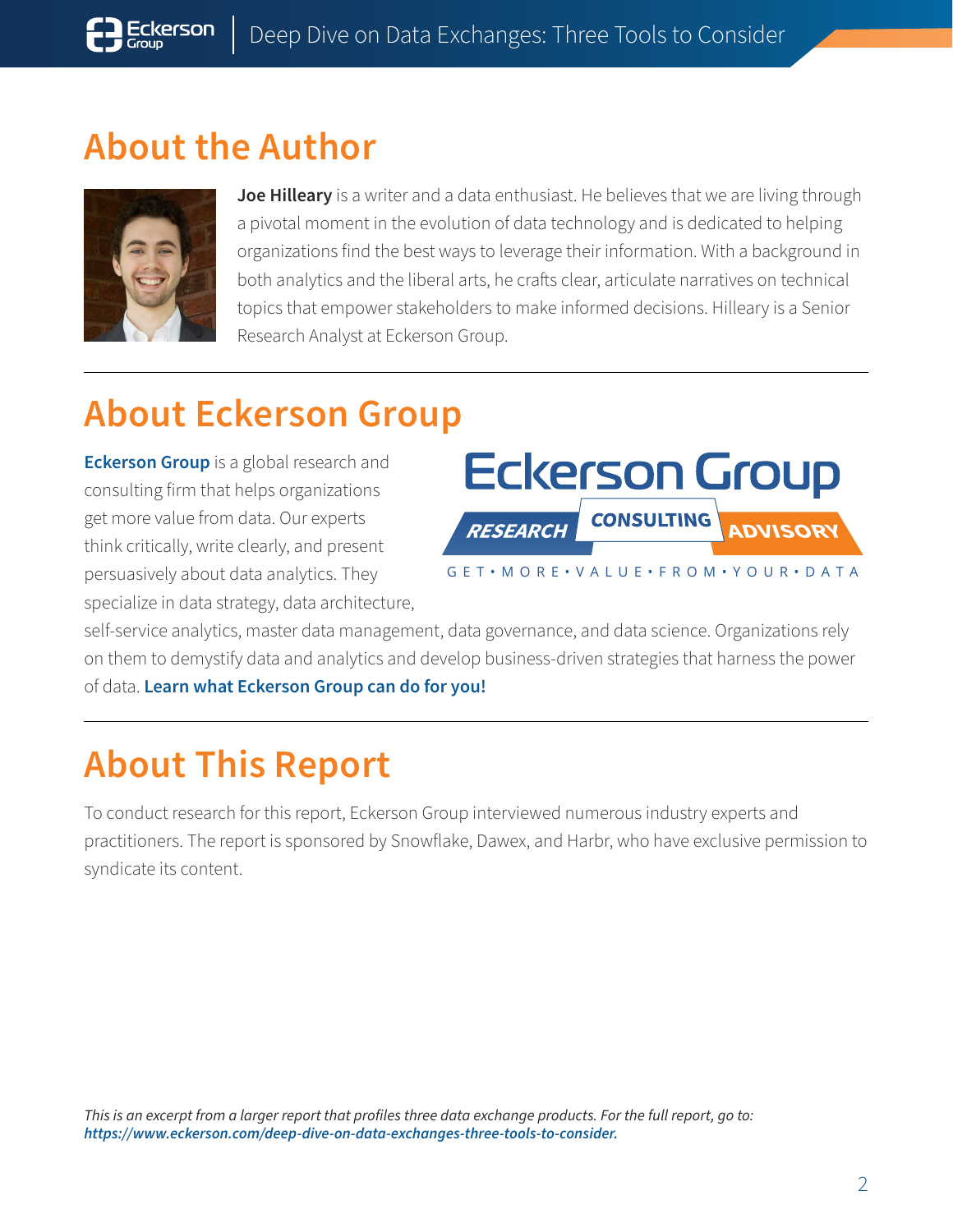# **Table of Contents**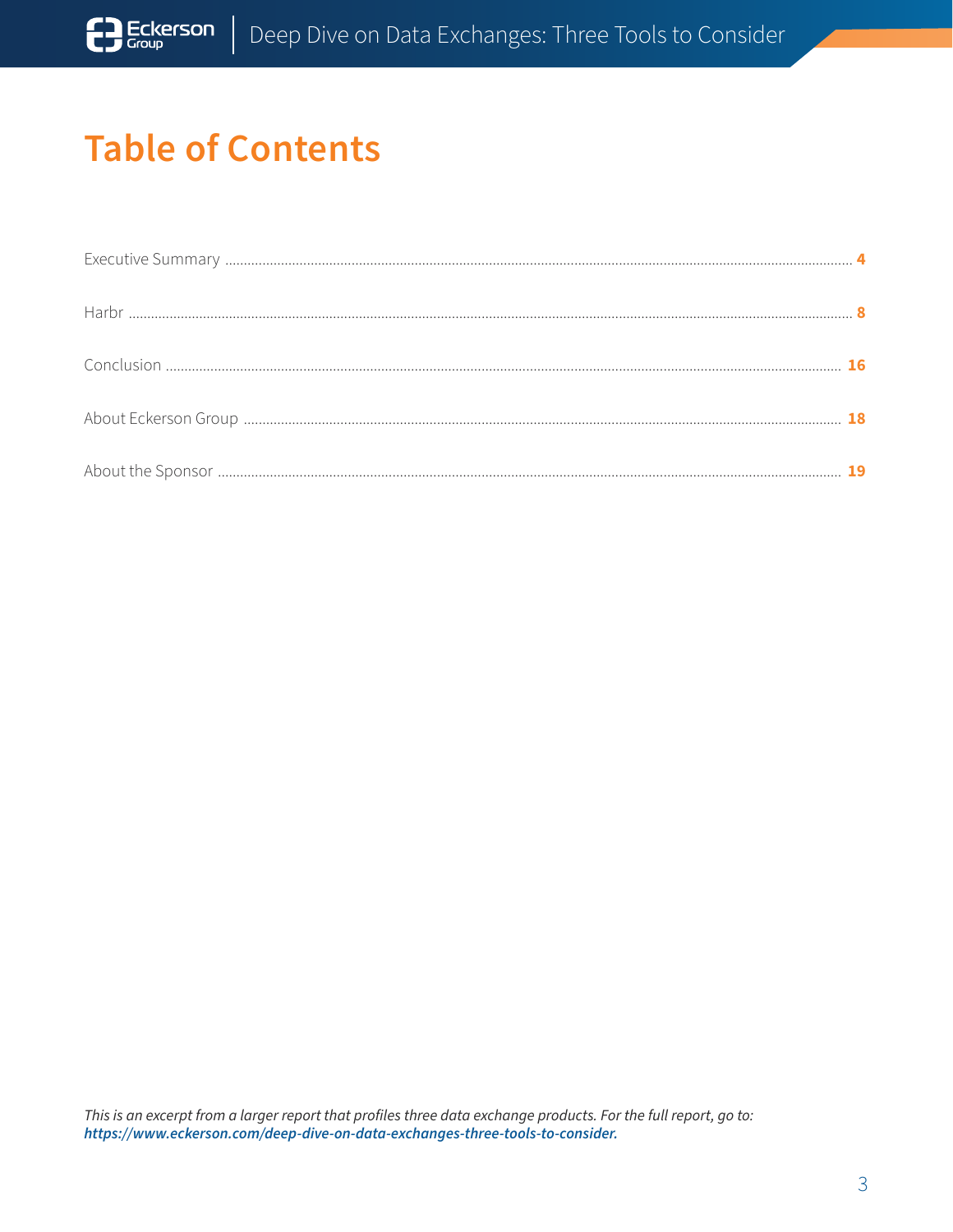# <span id="page-3-0"></span>**Executive Summary**

*Data is one of the most valuable assets in the portfolio of the modern enterprise. Not only does it drive value internally through the insights it provides, but it can be converted into an additional revenue stream when sold to third parties. Until recently, however, buying and selling data was messy and complicated. Companies struggled both to find relevant data and validate its quality before purchasing it. Methods for integrating external data lacked consistency, demanded significant resource expenditures, and, at times, raised concerns about data security. In the last few years, data exchanges have started to solve these problems.*

*Data exchanges provide a user-friendly experience within a secure platform to facilitate the sharing and monetization of data. They mirror online marketplaces for other consumer goods by increasing the convenience of locating and purchasing third-party assets while improving trust in the products by ensuring base levels of quality.*

*Given the exponential growth in both the demand for and supply of data, numerous data exchanges have risen to meet the challenge of connecting buyers and sellers. This report will profile three data exchanges, each with a different approach to solving the need for secure, easy-to-use environments in which to share data. The report will enable data leaders to better understand how data exchanges vary and which are best suited to the requirements of their organization.*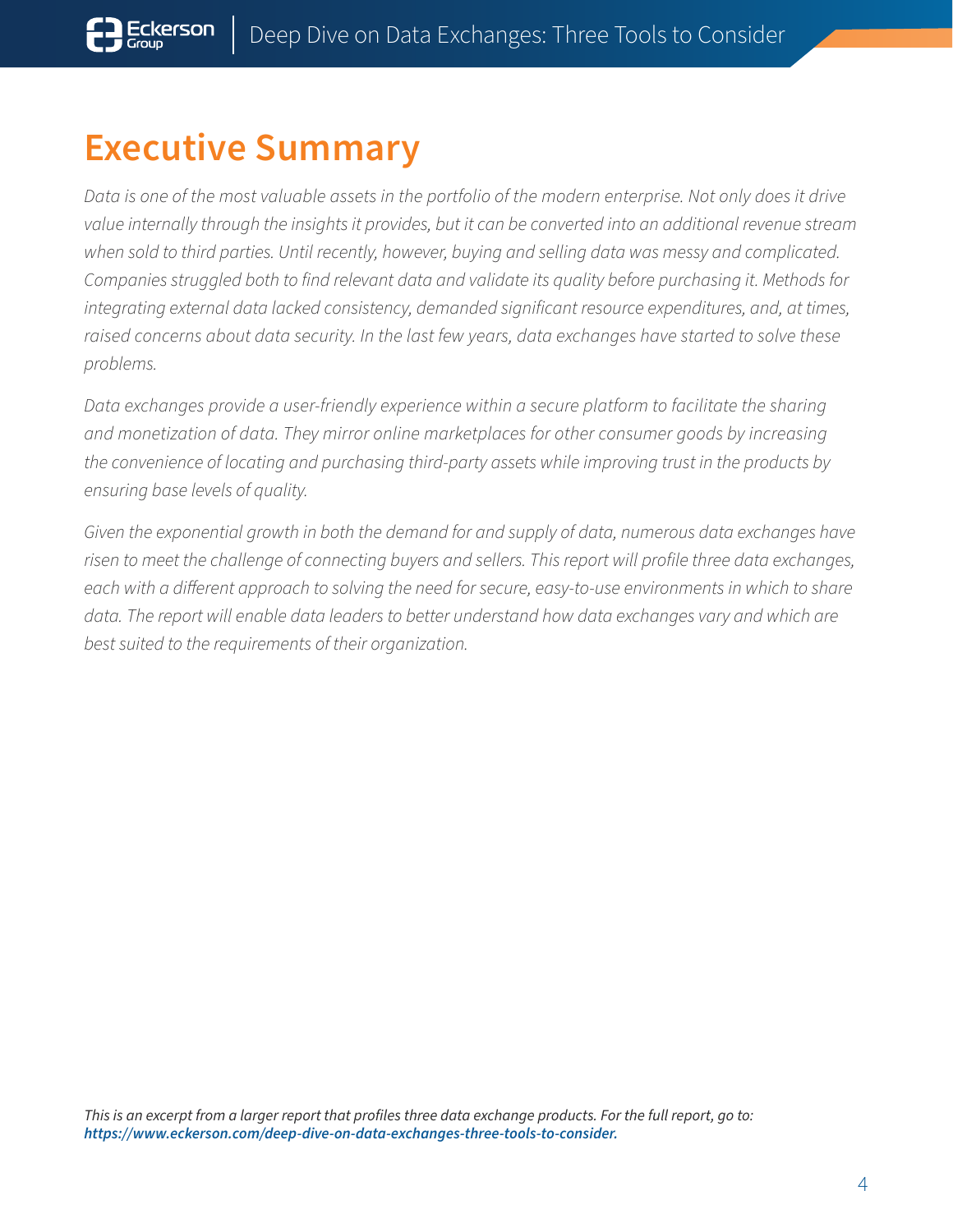# **Introduction**

Once, organizations only had access to data they generated. Any analysis they wished to conduct was limited to the proprietary data they created or collected. Then professional data vendors entered the scene. Companies such as Nielsen, S&P, and Bloomsburg specialized in data collection and sold their data to corporations, which used it to enrich their in-house data. This external data, while useful, was limited in scope, expensive to acquire, and difficult to integrate into internal systems. In the last decade, however, we've entered a golden age of external data thanks to advances in data sharing technology and an explosion in the size of the market for third-party data.

### **Technological Advancement**

In the earliest days of sharing, vendors would send data on floppy disks, which organizations would physically insert into internal machines. Today, data sharing is more seamless and secure. Data providers deliver data through application programming interfaces (APIs) or the cloud, allowing consumers to integrate these sources directly into their environments. Data exchange platforms, the underlying technology that supports data exchanges, also enable a better acquisition experience, allowing data consumers to search for specific data products and vet the data before purchase. Data catalog-like features let consumer see metadata and compare offerings for multiple data products in the same place. Often, they can even view sample data to confirm its utility. At the same time, these platforms make it easier for data providers to distribute their data products by taking away the burden of infrastructure development.

### **Market Growth**

Digital transformation initiatives and new digital-first companies have created an environment in which organizations in every sector, not just data vendors, generate enormous quantities of data. At the same time, attempts to become more data-driven have increased the appetite for external data. Recognizing this rising supply and demand, new companies have sought to disrupt traditional data vendors and ushered in a new paradigm for data providers. Using data exchanges, any business can become a data provider from start-ups developing their own exchanges on top of a platform to companies simply listing data products on an open exchange, traditional data vendors make up a decreasing share of data providers.

# **Key Terms for Data Exchanges**

A data exchange, at its most basic, is an environment where a data provider can share data with a data consumer. Data exchanges can be public or private, internal or external, free or paywalled. What they have in common is a product-based approach.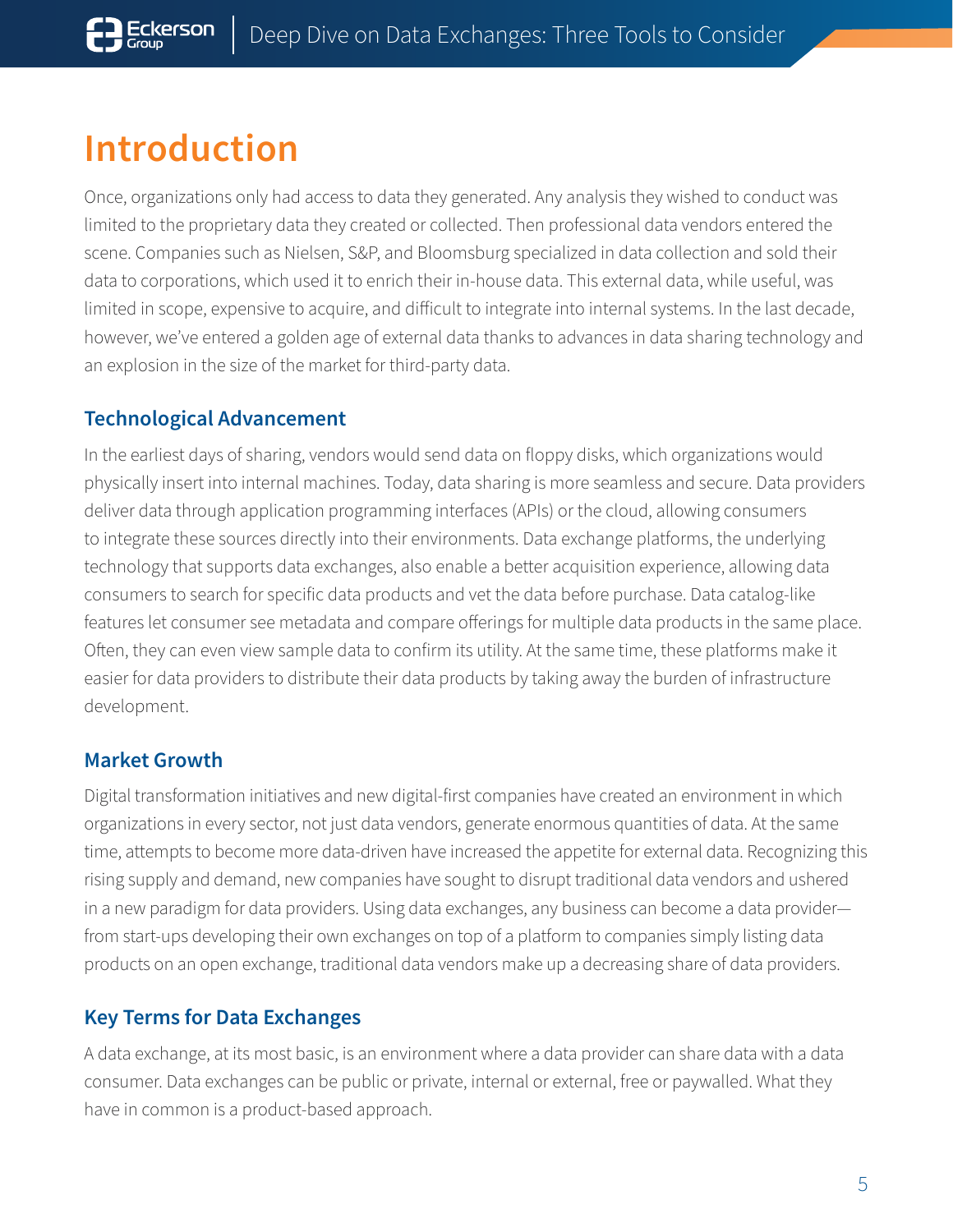**Data products.** Data exchanges exist to facilitate the sharing of data products. The simplest data product is a static data set in the form of a flat file. More sophisticated products might include multiple data sets, live API connections, or even the results of machine learning models run against proprietary data. Essentially, they can be any data asset that one party wishes to send to another. The only limitations on size, type, format, and freshness are those imposed by the exchange platform. The price or lack thereof of a data product is determined by the provider.

**Providers.** A data provider distributes data products via the exchange. It can sell the products or provide them for free, but ultimately the provider owns the data it lists on the exchange. Providers often include traditional data vendors, but the ease of use of many exchange platforms has allowed any organization looking to monetize its data to become a data provider. This second group of providers holds the most potential for growth, as companies from different sectors start to make new data available to consumers for the first time.

Not all providers seek to make a profit, however. Some organizations use exchanges internally, in which case the data provider is the line of business that owns a particular data asset. In this context, the provider shares the data for free, but still manages it and makes it available to its internal data consumers.

**Consumers.** A data consumer acquires data products from the exchange. Traditional data consumers were corporations with the resources to purchase and integrate data from data vendors through largescale subscriptions. The ability to pick and choose data products and to acquire data on a smaller scale through data exchanges has diversified the profile of data consumers. Now, companies of all sizes purchase à la carte data and can acquire data products on a limited basis. As in the case of data providers, not all data consumers are external. For internal exchanges, data consumers might be other departments or data science or analytics teams.

**Operators.** The final key persona on a data exchange is the exchange operator. A data exchange operator is the entity responsible for maintaining the data exchange platform. It can either build the platform from scratch or use a pre-built one provided by a data exchange platform vendor. The operator hosts the exchange and incurs the costs of keeping up the platform, although it can pass along those costs to providers and/or consumers in the form of fees to use the exchange. The identity of the operator typically depends on the model of the exchange.

### **Types of Data Exchanges**

Data exchanges come in many forms, but we can group them by their overarching sharing patterns into three general categories.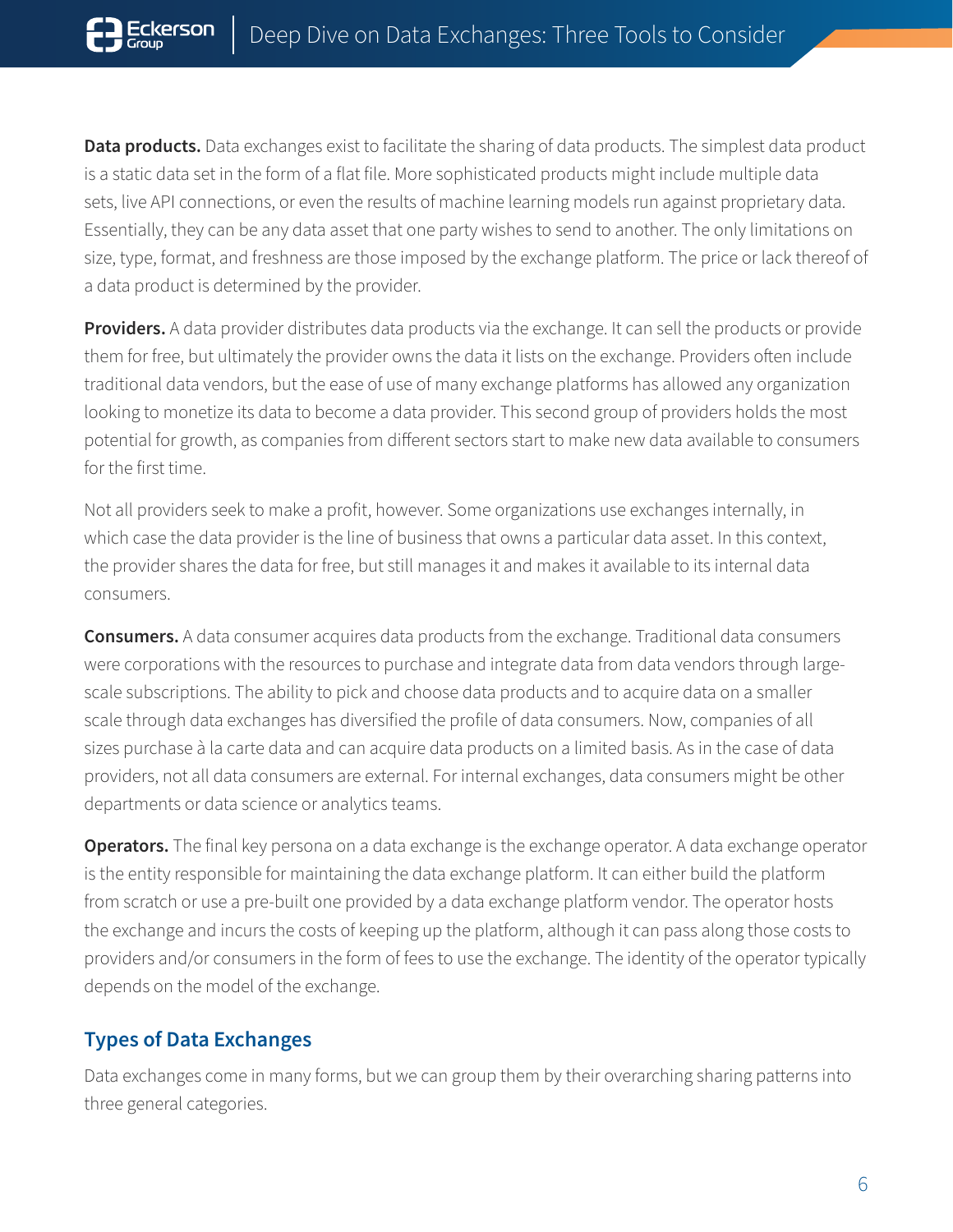A distribution hub is a one-to-many data exchange in which the operator is also the primary data provider. The operator might be a dedicated data vendor, a company looking to build a sideline by monetizing its data while cutting out the middleman, or an organization that needs to share data with a large ecosystem of partners.

**A consumption hub** is a many-to-one data exchange in which the operator is also the primary data consumer. This pattern is most typical of large corporations or government entities that consume data from numerous external sources and that have the heft to force all of those providers onto a single platform for its convenience.

**A data marketplace** is a many-to-many data exchange in which a variety of providers and consumers exchange data on a platform hosted by a dedicated operator. Strictly speaking, the operator of a data marketplace might also participate in it as a provider and/or consumer, but what distinguishes a data marketplace is the exchange of data between third-parties that are not involved in operating the exchange. Data marketplaces can be broad, general, and open to the public, allowing anyone to acquire data of any type, or they can be more specialized. Some marketplaces focus on a single industry or consist of invited, subscription-paying participants to ensure high-value data doesn't get buried.

This report profiles three approaches to data exchanges—one open data marketplace, Snowflake Data Marketplace, and two data exchange platforms, Dawex and Harbr, that can be used to operate any model of data exchange. Each places emphasis on different features of the data exchange and provides advantages in certain areas. The goal is to demonstrate the breadth of the technological capabilities within the modern data exchange space and to provide a point of comparison for other data exchanges.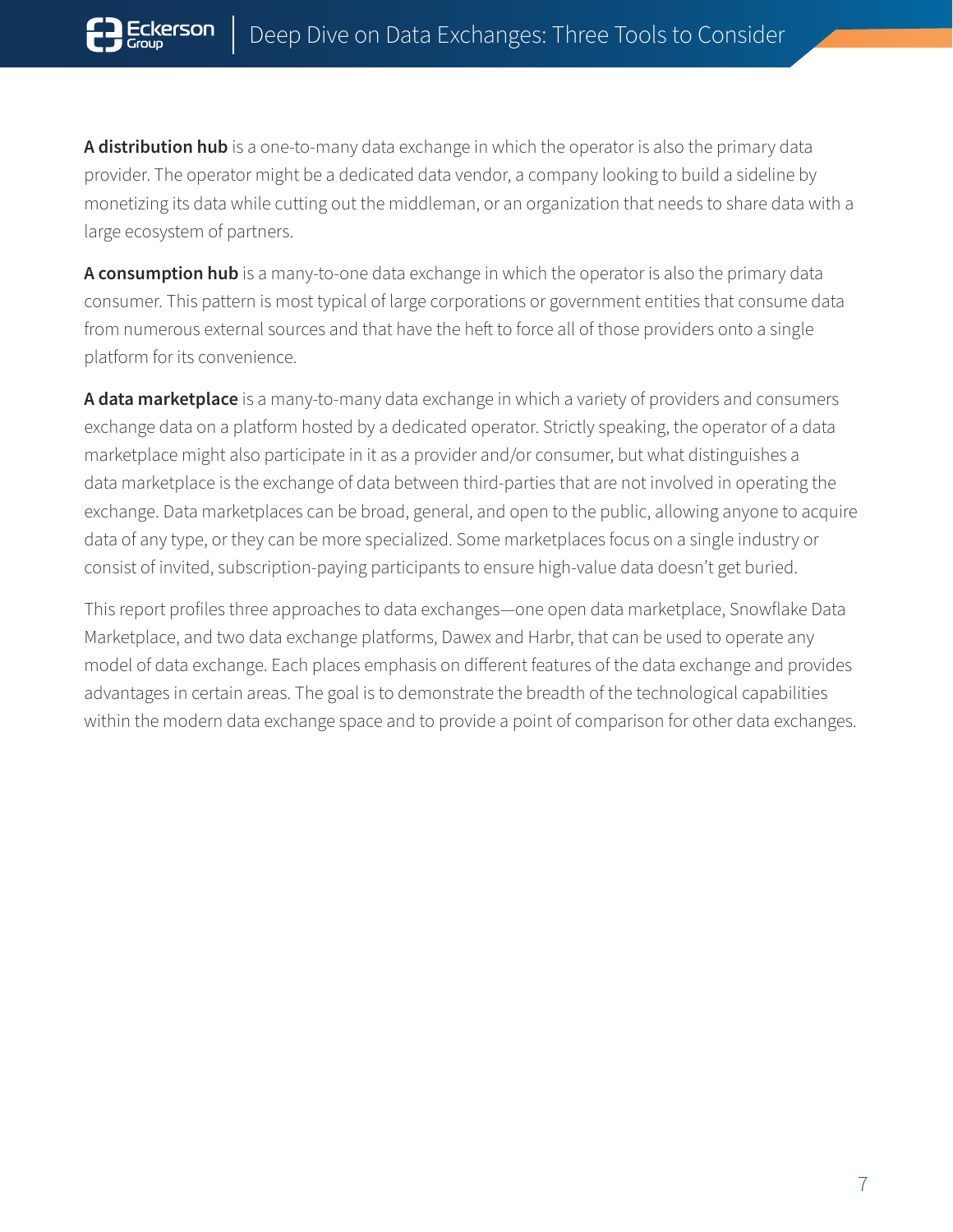# <span id="page-7-0"></span>**Harbr**

**Founded:** 2017 **CEO:** Gary Butler **Product:** Harbr **Initial Product Launch:** 2020

### **Executive Summary**

The Harbr platform not only helps organizations create their own internal or external data exchanges, but it also provides a set of tools for building and managing data products. Most Harbr customers are large organizations that serve as the hub for consumption or distribution networks, or companies just starting to build out data business lines. Harbr delivers a secure software-as-a-service (SaaS) offering that allows data to live in the owner's virtual private cloud rather than Harbr's. Its unique "spaces" feature brings users together to facilitate collaboration and encourage the development of novel data products. It recognizes that most data products are on-going services and puts the means to deliver those services in the hands of data owners.

### **Background**

#### Company

Gary Butler and Anthony Cosgrove co-founded Harbr in 2017. Butler brought expertise with tech startups from his previous venture, Evergreen Technologies, which sold to Greenplum in 2009, while Cosgrove drew on his experience leading the big data intelligence team at HSBC. Both felt the explosion of data generation in the wake of widespread digital transformation efforts and cloud migrations warranted a new approach to data. Specifically, data needed to pay for itself. As organizations created and stored more data, the costs of doing so increased. Butler and Cosgrove's solution—Harbr—helps companies develop and distribute data products, in order to realize the value of their data assets. It aims to facilitate collaboration between business and technical stakeholders, so data owners can discover previously unconsidered business opportunities for their data. In addition, it encourages the productization of data and the creation of a consumer-centric experience that appeals to business users.

*Butler and Cosgrove felt the explosion of data generation in the wake of widespread digital transformation efforts and cloud migrations warranted a new approach to data. Specifically, data needed to pay for itself.*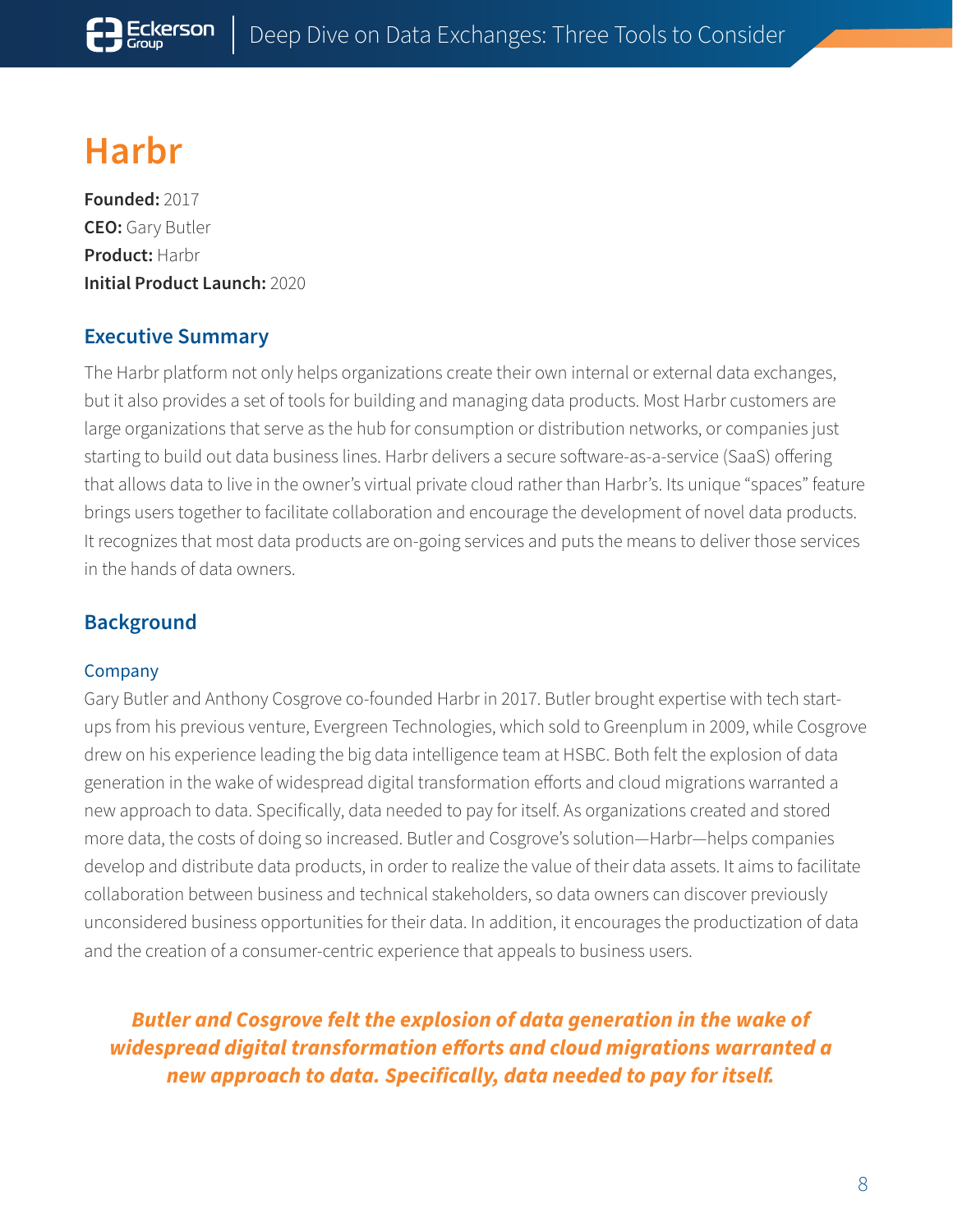Harbr emerged from stealth in May of 2020. Its series A funding round, led by Tiger Global Management and Dawn Capital, brought in \$38.5 million in November that same year, helping total investment in the company reach \$52 million. Headquartered in London, Harbr now employs 80 people and serves about 140 different organizations.

#### **Customers**

Harbr customers come from a range of industries, but generally fall into one of three buckets:

**Large existing data vendors or consumers.** About half of Harbr's customers are large data vendors that use the platform to distribute data products to their clients or large-scale data consumers that rely on Harbr to consolidate and organize data subscriptions coming from multiple providers. Some of these customers manage thousands of data products. For example, one of Harbr's flagship customers is Moody's, which provides data products to its own customers via a one-to-many Harbr-powered exchange.

**New data vendors.** An emerging segment consists of pure-play data monetization start-ups, typically series B or later, that see collaborating with customers on data products as a way to differentiate their offerings from the data commodity market.

**Sideliners.** Like other exchange vendors, Harbr also draws companies that already have a significant digital footprint and want to create more value from the data they possess. These organizations generally have a high volume of recent data that's externally valuable to an audience that already engages with them.

### **Product**

The Harbr data exchange platform is a SaaS offering available on Amazon Web Services (AWS), Google Cloud Platform (GCP), or Microsoft Azure. To ensure a high-level of security, Harbr segregates the platform into two different cloud environments. One, a virtual private cloud managed by Harbr, retains the codebase and the core service engines for the software. The other, a virtual private cloud managed by the customer, contains all of the actual data and metadata for the data products. The two clouds communicate via API to execute services without any transfer of data or other intellectual property. This approach also allows the customer to take advantage of any preferential pricing arrangements it has with cloud providers, rather than essentially renting cloud space through Harbr.

#### Setting Up an Exchange

Once the software is up and running on the cloud, the exchange operator can start to invite participants. These participants could be its customers, data providers, or even different departments within its own organization. To invite new users, the exchange operator must first create a profile for the organization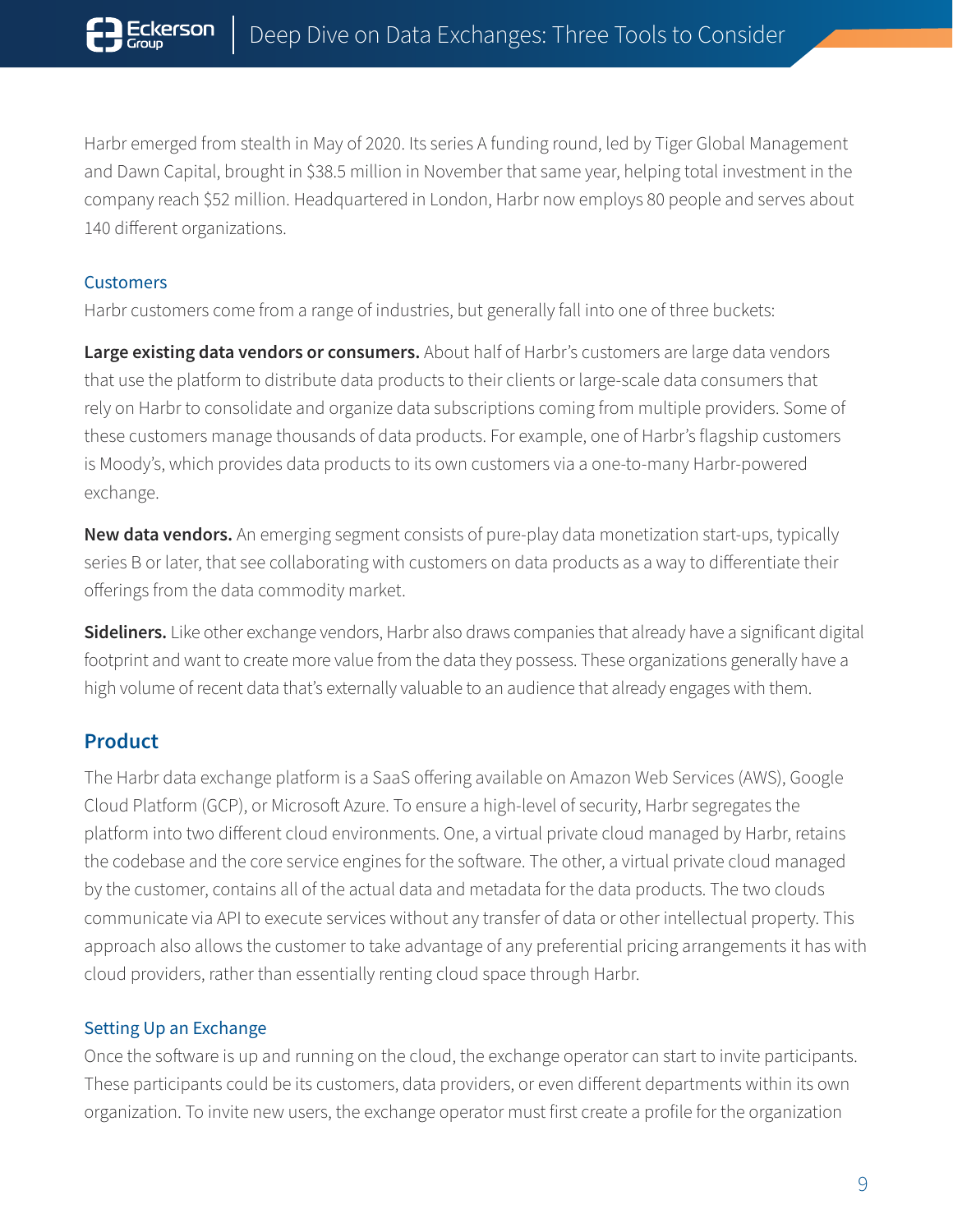to which the user belongs. In addition to the name of the organization, the operator can add contact information, designate admins to manage the account going forward, and specify the organization's type.

Types correspond to different roles on the platform and restrict the kinds of interactions members of the organization can have. For instance, the exchange operator might define the following types: provider, customer, and support. It could then decide that provider and support organizations can interact with any other accounts, but customers can't interact with other customers. This approach allows the exchange operator to manage its relationships with a variety of partner organizations in a single platform without the partners necessarily being aware of one another.

# *Harbr's approach to organization types allows the exchange operator to manage its relationships with a variety of partner organizations in a single platform without the partners necessarily being aware of one another.*

Once an organization exists on the platform, admins can add new individual users and specify their roles within the organization. These roles include product manager, technical, ecosystem administrator, administrator, internal, and general, each of which has permissions to perform certain functions in the platform on behalf of the organization. Admins can also specify the endpoints where organizations will deposit or retrieve the data they provide to or acquire from the platform. Today, an endpoint can be either a Secure File Transfer Protocol (SFTP) connection or cloud object store.

#### Developing a Data Product

Every product on a Harbr exchange offered by a data provider has a product manager assigned to it. This manager oversees the development and delivery of the data product. The product manager builds a data product by bringing data into the platform via their organization's established endpoint. This data can be any digital asset, whether structured or unstructured. For structured data, Harbr automatically identifies the schema of the data and generates a data dictionary. (See figure 7.)

The product developer can then explore the data's structure, enrich it, and decide what tables to include in the product. They can also edit the data dictionary to provide greater clarity for consumers.

After defining the product on a data-level, the product manager chooses subscription elements. They decide who can subscribe or view their product, how long subscriptions last, and where consumers can use their product—on the platform, off the platform, or both. They can also select a variety of license options for consumers of the product to choose from. Finally, the product manager builds out a profile for their product that contains a detailed description and basic metadata. If they want, this profile can even include visualizations of the data.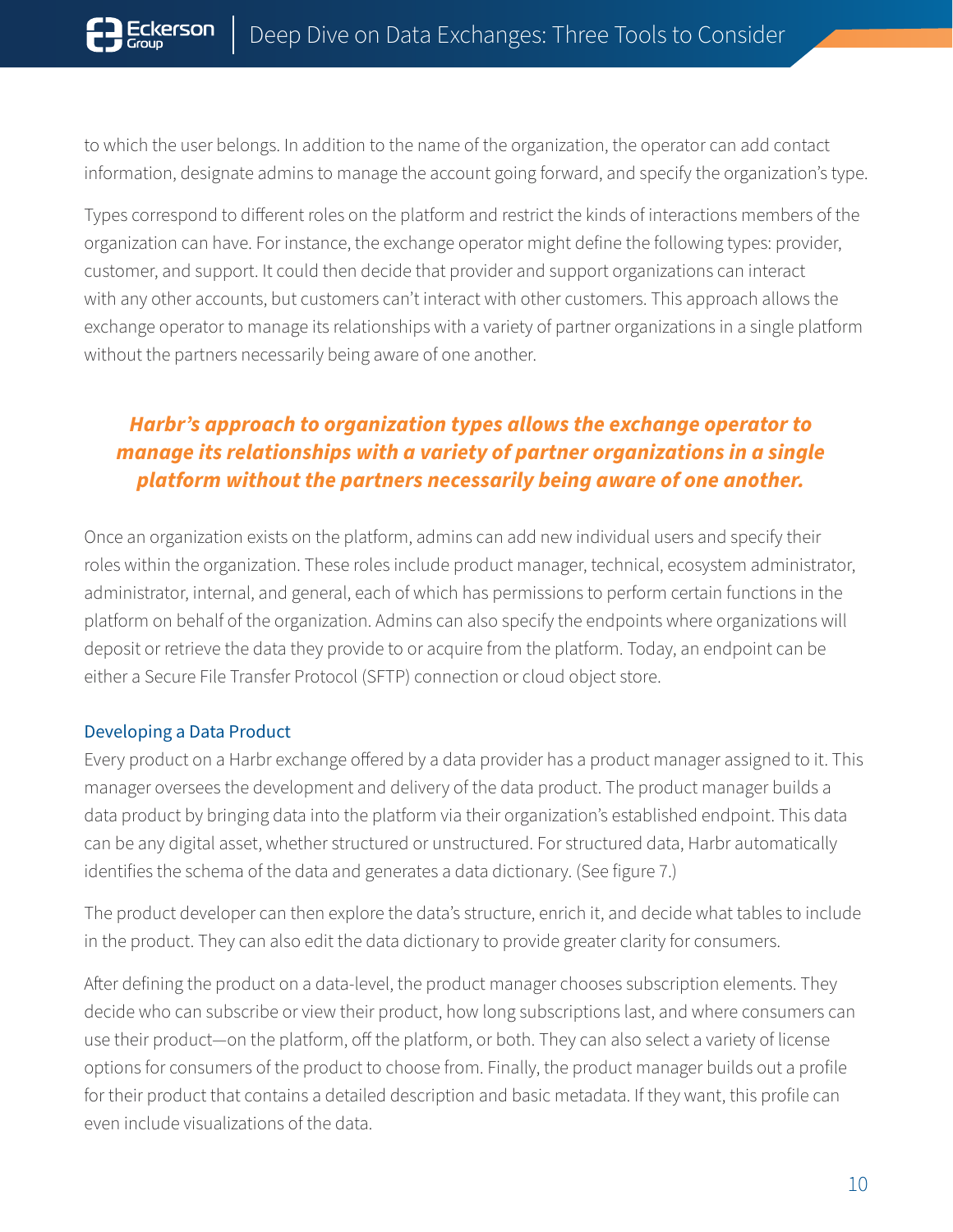#### **Figure 1. Structured Data in Harbr**

| $\mathcal{G} \subset \mathcal{S}$<br><b>SYNTHETICR</b><br><b>DAYA CREATIV</b><br>← Back | <b>DOD</b> Exchange <b>DO</b> Products <b>2</b> Spaces         | $\left \triangleright\right $ Automation $\left \bigcup_{n=1}^{\infty}$ Exports                                                                                                |                               | Organization<br>$\overline{\mathbf{?}}$<br>Harbr. |
|-----------------------------------------------------------------------------------------|----------------------------------------------------------------|--------------------------------------------------------------------------------------------------------------------------------------------------------------------------------|-------------------------------|---------------------------------------------------|
| WATHETICH<br>SYNTHETICR                                                                 | Predictive Commercial Real Estate pricing - US                 | Lorem ipsum dolor sit amet, consetetur sadipscing elitr, sed<br>diam nonumy eirmod tempor invidunt ut labore et dolore<br>magna aliquyam erat, sed diam voluptua. At vero eos. |                               | <b>Subscriber View</b>                            |
| Details<br>Subscriptions (X)                                                            | Engineered Data Products (A+B)                                 | Setup<br>Schema                                                                                                                                                                | Subscription Plans<br>Package |                                                   |
| Tables <sub>2</sub><br><b>Real Estate Pricing</b><br><b>USA</b>                         | Table title:                                                   |                                                                                                                                                                                |                               | Table for data preview 0 of 5                     |
| Column count: 6                                                                         | Real Estate Pricing<br>Select for data preview<br>$\checkmark$ |                                                                                                                                                                                |                               |                                                   |
|                                                                                         | Columns 6                                                      |                                                                                                                                                                                |                               |                                                   |
|                                                                                         | Column Name                                                    | Data Type                                                                                                                                                                      | Format                        | Description                                       |
|                                                                                         | Location                                                       | Text placeholder                                                                                                                                                               | $\mathcal{A}^{\mu}$<br>Format | Description                                       |
|                                                                                         | <b>State</b>                                                   | Text placeholder                                                                                                                                                               | $\mathcal{A}^{\mu}$<br>Format | Description                                       |
|                                                                                         | Zip                                                            | Text placeholder                                                                                                                                                               | $\mathcal{M}$<br>Format       | Description                                       |
|                                                                                         | Price                                                          | Text placeholder                                                                                                                                                               | $\mathcal{A}^{\mu}$<br>Format | Description                                       |
|                                                                                         | Price Delta                                                    | Text placeholder                                                                                                                                                               | <b>NP</b><br>Format           | Description                                       |

#### Consuming a Data Product

Data consumers join a Harbr-powered data exchange as either existing customers of data providers that have moved their distribution to the platform, or as potential customers the operator thinks would be interested in the exchange offerings. Once added to a data exchange, the data consumer can browse for data products. (See figure 8.)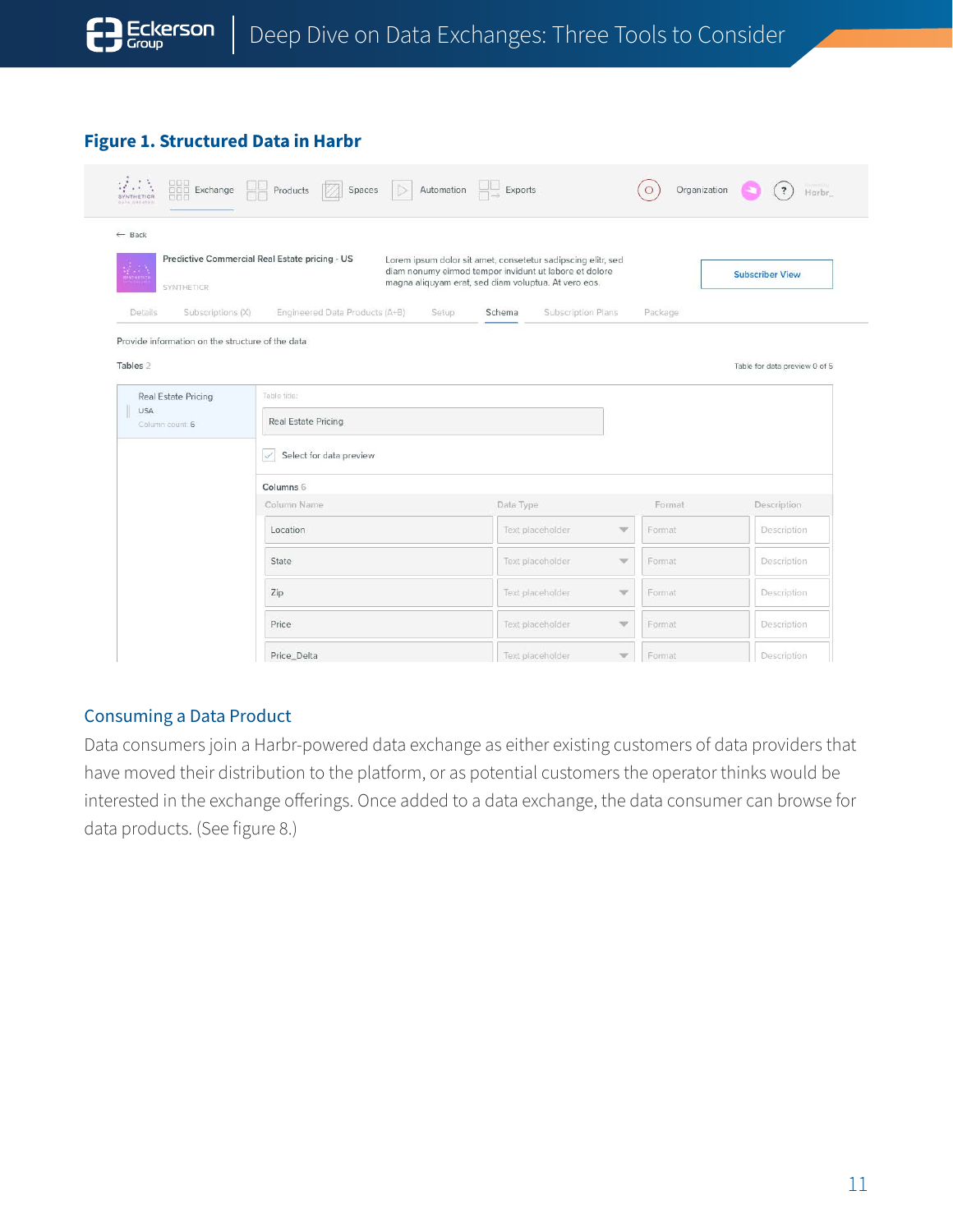





In addition to any data products to which they already subscribe, consumers can search for new products via keyword search. This search matches the search terms to the titles and descriptions. The platform also suggests data products to the consumer based on the other products they've reviewed or consumed, their role, and their organization. In both cases, the platform limits search results or product suggestions to the data products that providers have invited the specific consumer to view. When a consumer selects a product tile, they can view its complete profile, as defined by the data provider. (See figure 9.)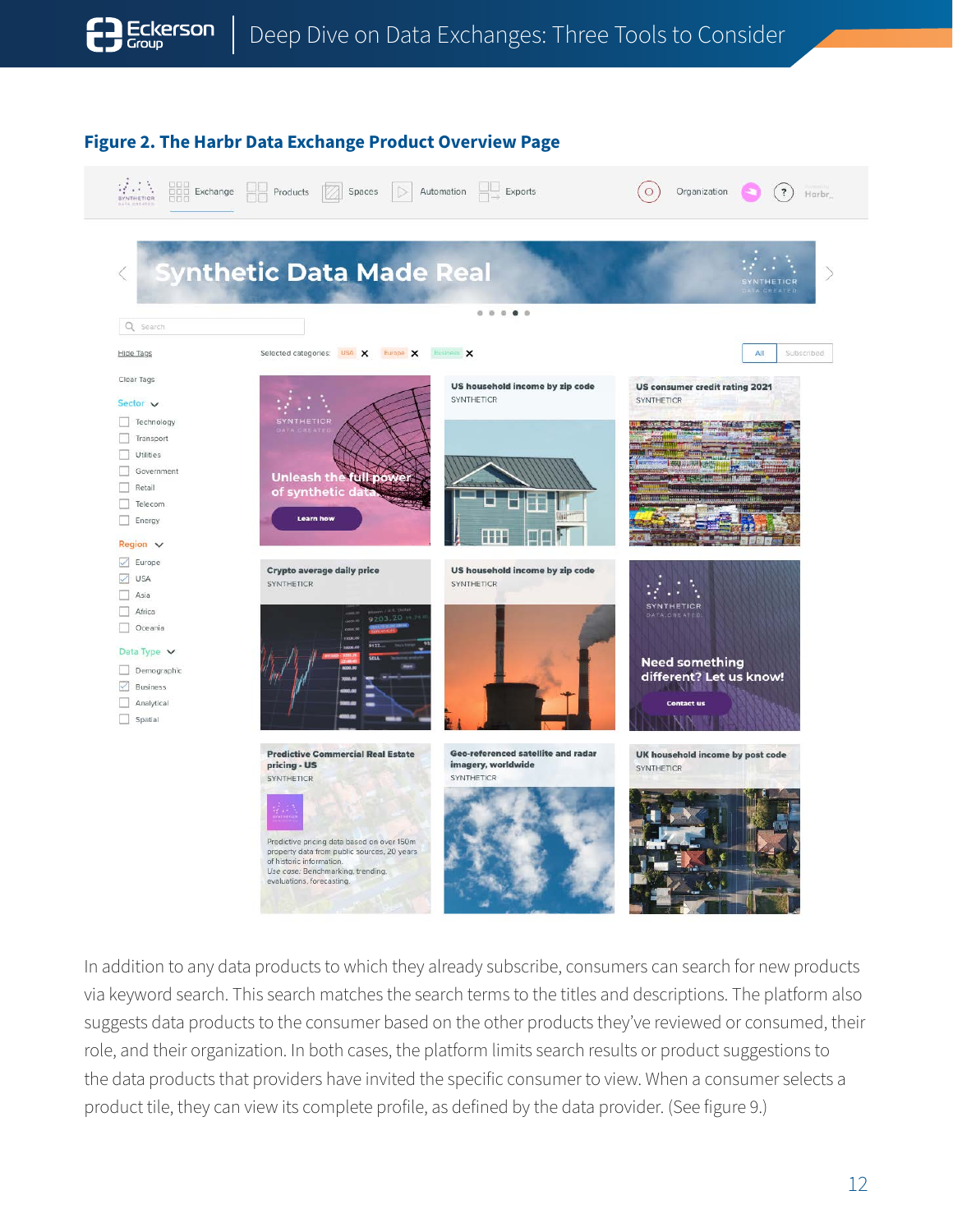#### **Figure 3. Harbr Data Product Profile**

| $\mathcal{L}$<br>888<br>ana.<br>Ma<br><b>DOD</b> Exchange<br>Products<br>Spaces<br><b>ODO</b><br><b>SYNTHETICS</b><br><b>DAYA CREATER</b> | $\begin{array}{ c c c }\n\hline\n-\end{array}$ Exports<br>Automation                                                                                                              | Harbr<br>Organization<br>$\overline{\mathbf{?}}$ |
|-------------------------------------------------------------------------------------------------------------------------------------------|-----------------------------------------------------------------------------------------------------------------------------------------------------------------------------------|--------------------------------------------------|
| $\leftarrow$ Back                                                                                                                         |                                                                                                                                                                                   |                                                  |
| Predictive Commercial Real Estate pricing - US<br>$\frac{1}{2}$<br><b>SYNTHETICR</b>                                                      | Predictive pricing data based on over 150m property data<br>from public sources, 20 years of historic information.<br>Use case: Benchmarking, trending, evaluations, forecasting. | <b>Subscribe</b>                                 |
| <b>Subscription Plans</b><br>Summary                                                                                                      |                                                                                                                                                                                   |                                                  |

### **Predictive Commercial Real Estate pricing - US**



Predictive Commercial Real Estate pricing - US, provides predictive pricing data based on over 150m property data from public sources, 20 years of historic information.

We have brought together data from a range of sources a built a product that is comprehensive and easy to use. This data product can support benchmarking, trending, evaluations and forecasting.



contact@syntheticr.com

Preview Name

Sample Tables and Metadata

 $\mathbb{Z}$ 

If a new data product interests the data consumer, they contact the product owner directly using the contact information provided in the platform. From there, the consumer and the provider discuss next steps. The provider might give the consumer trial access, or the consumer might go ahead and purchase the product. Rather than requiring packaged pricing within the platform, Harbr lets providers and consumers negotiate custom pricing agreements and payment methods externally, based on the idea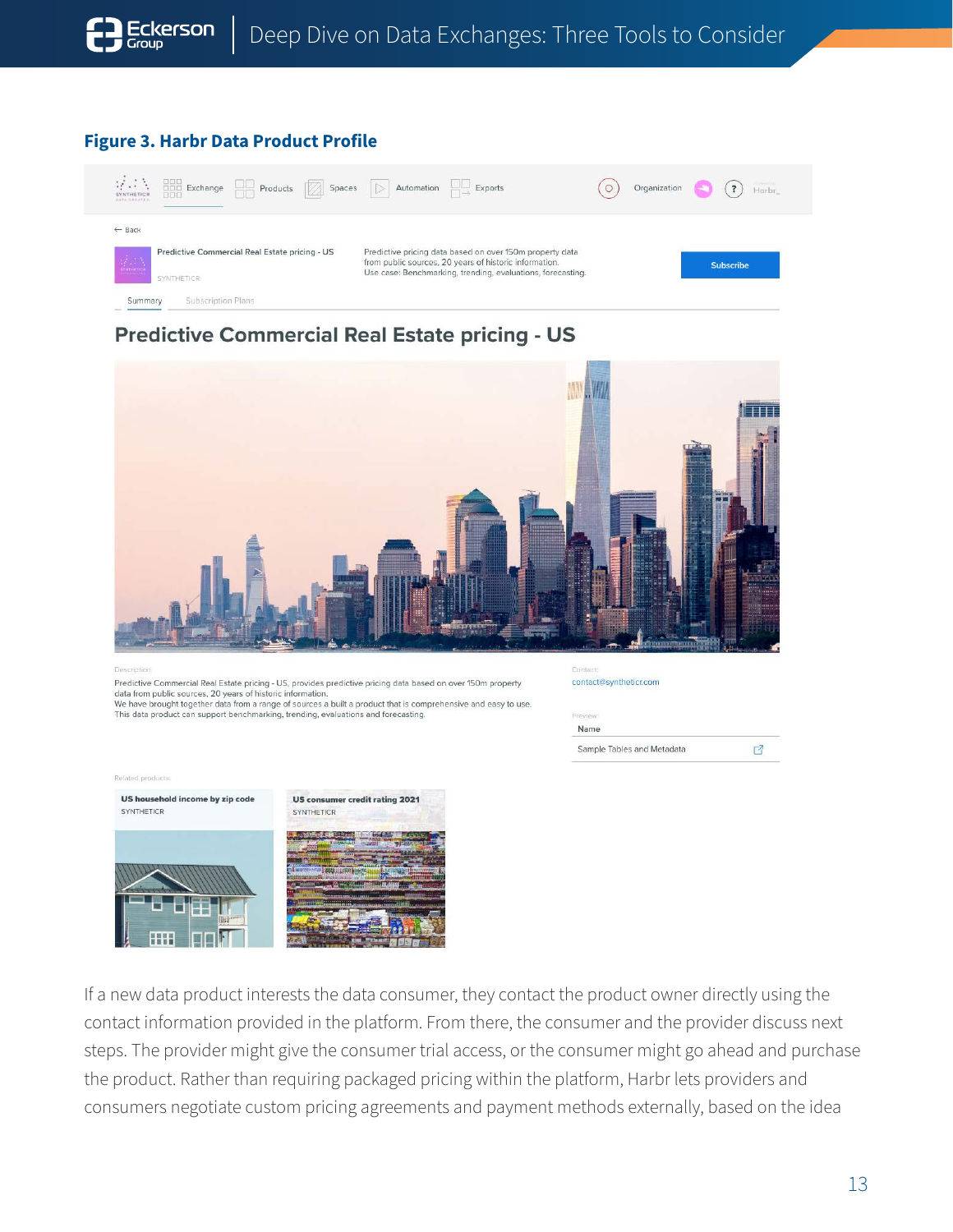that most data sharing relationships are formed at the enterprise level. When contracts are signed, the provider simply toggles permissions within Harbr to give access to the consumer.

Once a consumer has access to a data product, they can either have the product delivered to their designated endpoint or use the data in a "space" on the platform. While the first option is a straightforward way to bring data into the consumer's environment, the second is a unique feature of the Harbr platform. A space is a temporary environment hosted on the platform itself. When a consumer spins up a space, they can select a set of tools to use with the data from a stack of open-source technologies including R, Python, Hadoop, Spark, Zeppelin, and Hue. They can also invite other platform users to work with them to analyze or use the data in the platform environment.

The space provides a secure, neutral territory where collaborators can bring together and use data from different organizations. It allows consumers to work directly with providers to troubleshoot or test drive data products and helps providers understand how consumers actually use their data. It even facilitates the creation of new data products, as any space can be converted into a new data product and exported or made available on the exchange, given the appropriate licensing and permissions.

# *A "space" provides a secure, neutral territory where collaborators can bring together and use data from different organizations.*

### **Pricing**

Because the data never leaves the customer's own cloud environment, Harbr does not charge for storage or compute. Instead, it offers a base license that covers the cost of deployment. As the exchange grows, the price of the software increases. The most common metric it uses to determine pricing is the number of organizations on the exchange, but it also provides flexible pricing models based on customers' situations. Ultimately, Harbr works out pricing with customers on an individual basis, finding a framework that meets their needs.

#### **Recommendation**

Harbr provides a data exchange platform with a robust set of capabilities that enable in-platform data productization and consumption. Its "spaces'' concept allows for iterative development and collaboration, fostering the creation of tailored solutions. Ultimately, Harbr delivers a complete tool set for multiple parties to work together in a product-driven approach to data sharing.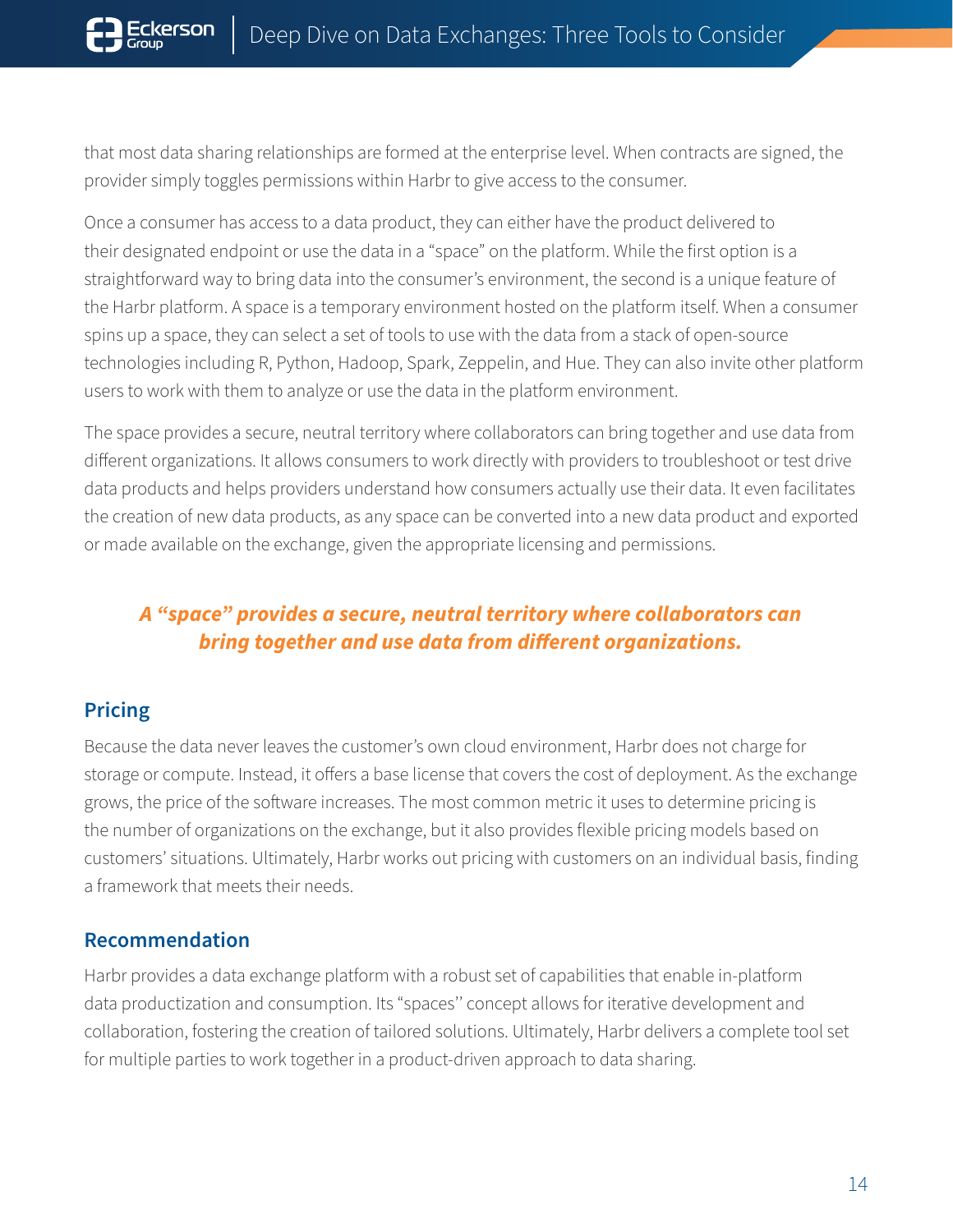Harbr is ideal for customers that:

- **>** Value collaboratively developing and working with data products within an exchange environment.
- **>** Want to operate a fully-branded exchange while also serving as the primary data provider or consumer on that exchange.
- **>** Need an exchange that supports both structured and unstructured data.
- **>** Would like to keep data in their own cloud environment and negotiate storage and consumption costs with cloud providers directly.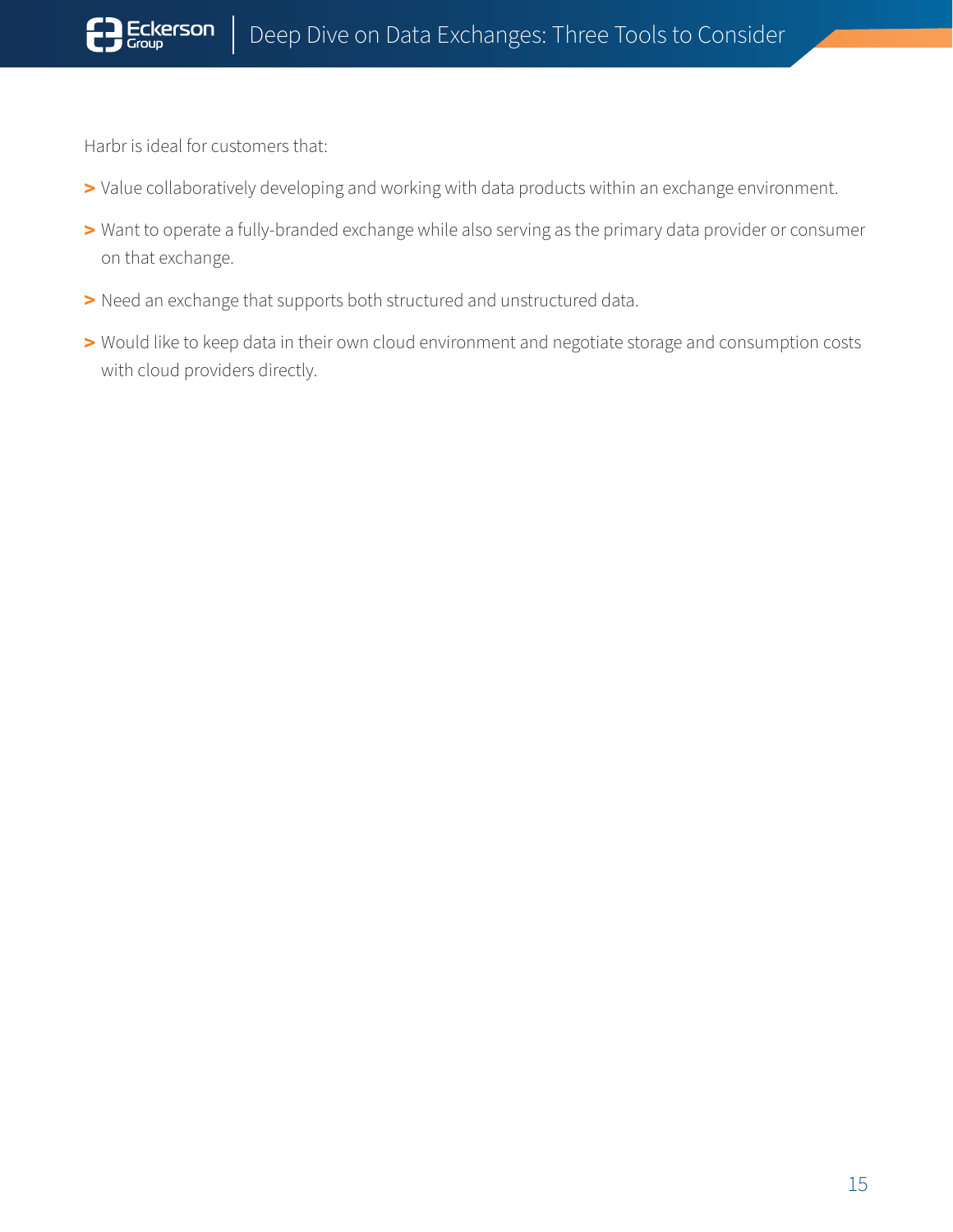# <span id="page-15-0"></span>**Conclusion**

Data exchanges are positioned for explosive growth. Thanks to a decade of digital transformations, many companies are poised to become first-time data providers. Simultaneously, data science projects and efforts to become more data-driven have created an enormous demand for third-party data. Data exchanges sit at the intersection of these two trends, helping organizations distribute and consume data products with unprecedented ease. Whether as a data consumer, provider, or exchange operator, most large companies will engage with a data exchange sometime in the next five years, if they haven't already. When that time comes, it will be important to understand the difference between exchanges. The following guide gives you questions to help you find the best fit, regardless of role you might take on.

### **Questions for Data Consumers:**

- **>** Who operates this exchange?
	- **–** What do they want out of it?
	- **–** Do I trust them?
- **>** Do I have to pay to participate?
- **>** What formats can I consume?
- **>** Does this exchange contain data relevant to me?
- **>** Am I able to negotiate directly with providers to get better pricing?
- **>** Do I need to manage regulatory compliance questions or will the operator/provider do so for me?
- **>** Can I purchase data on-platform?

### **Questions for Data Providers:**

- **>** Who operates this exchange?
	- **–** What do they want out of it?
	- **–** Do I trust them?
- **>** Do I have to pay to participate?
- **>** Who will be able to view my data products?
	- **–** Do I have any control over it?
- **>** Can I set my own pricing?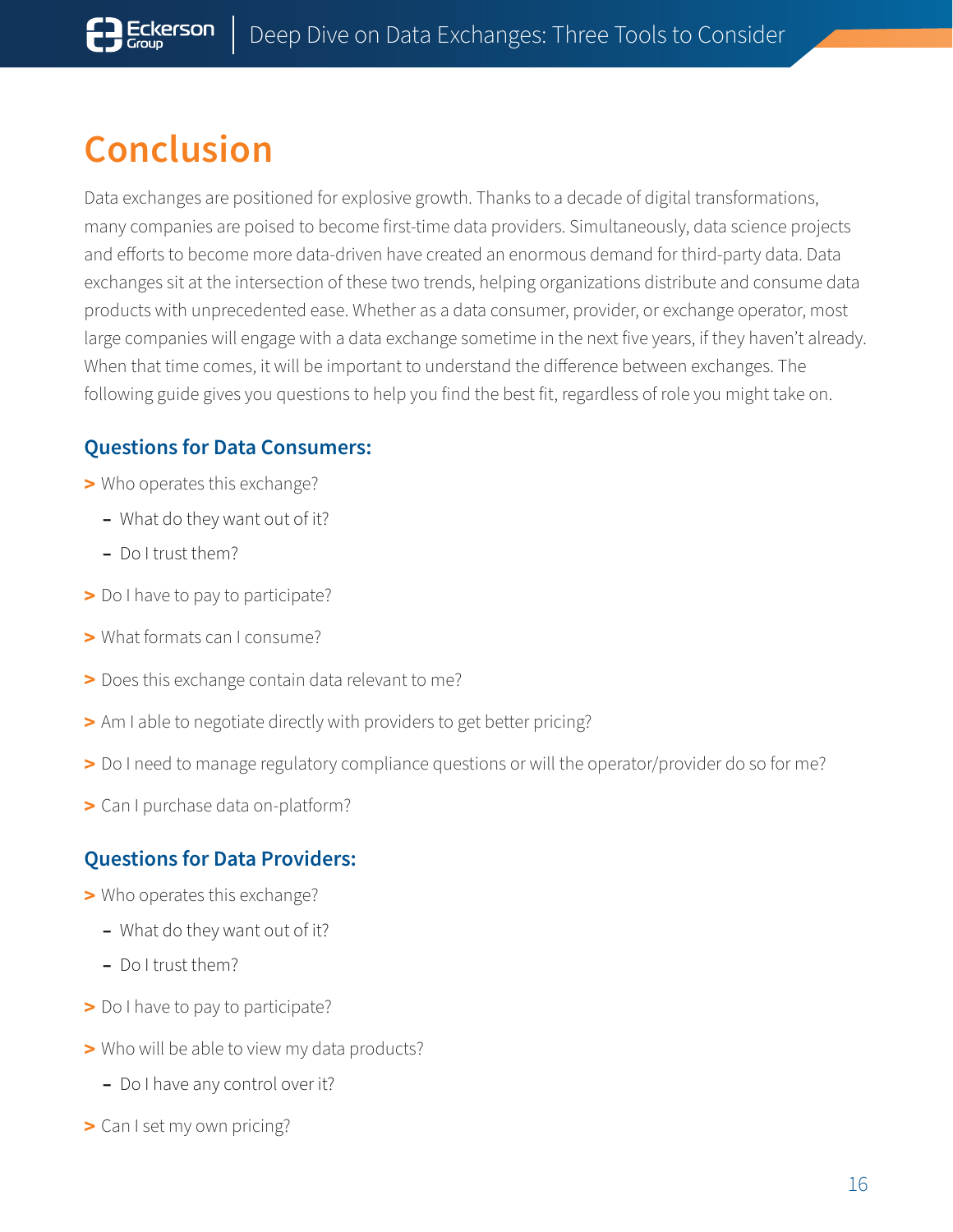- **–** What are the limitations on pricing models?
- **–** Can I take payment through the exchange?
- **>** Can I build data products on-platform?
- **>** What metrics can I view for my consumers?

#### **Questions for Exchange Operators:**

- **>** Can I brand the exchange?
- **>** How secure is the environment?
- **>** What exchange models does the platform support?
- **>** Can I control access?
- **>** Can I monitor participants?
- **>** Where is the exchange hosted?
	- **–** What is the cost?
		- **–** Do I pay it directly?
	- **–** Can I leverage existing relationships with cloud providers?
	- **–** Are there compliance issues at stake?
- **>** How do participants find the exchange?
- **>** Can I charge for access within the platform?
- **>** How will my costs increase with:
	- **–** More participants?
	- **–** More data product listings?
	- **–** More transactions?
	- **–** More data volume?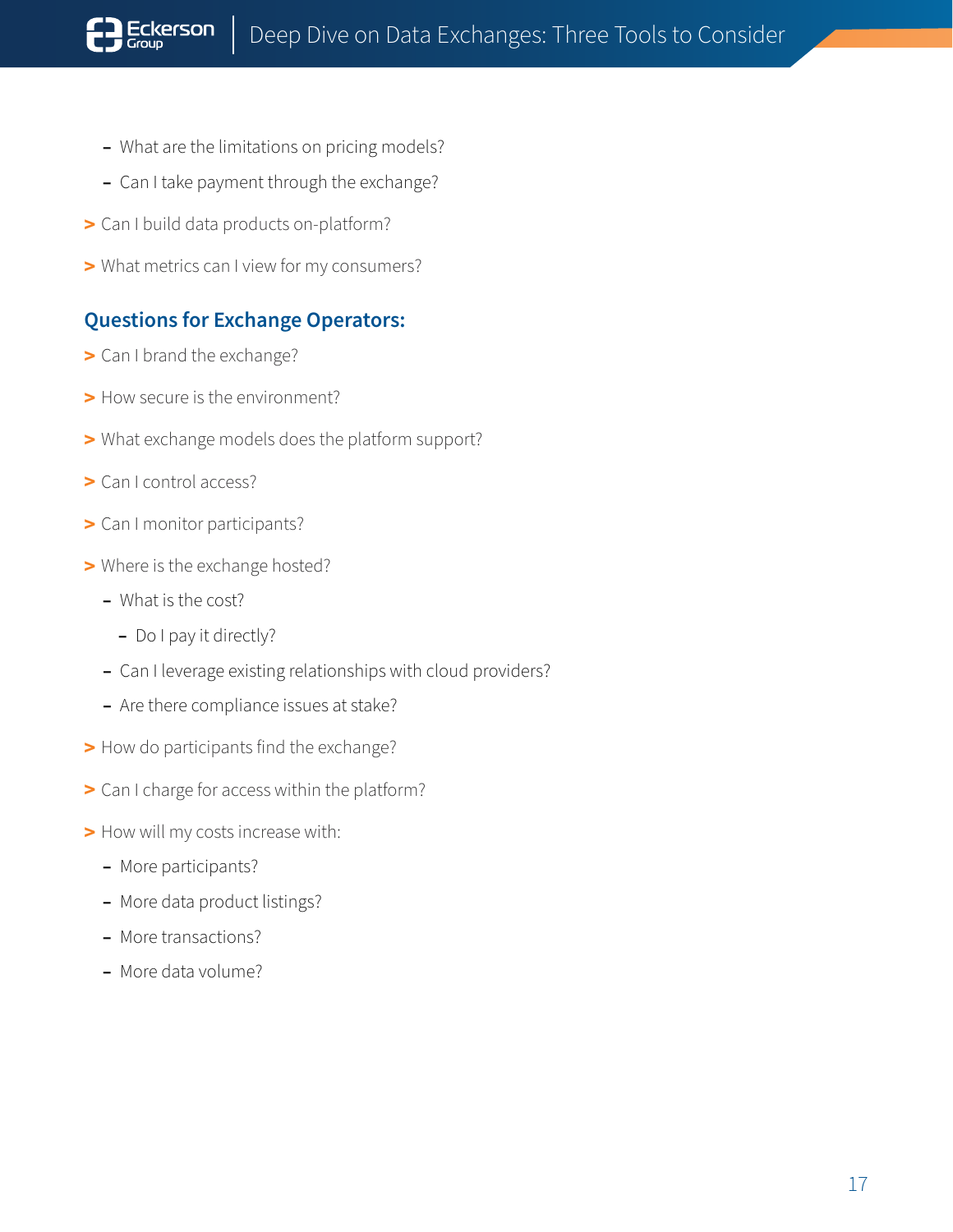# <span id="page-17-0"></span>**About Eckerson Group**



Wayne Eckerson, a globally-known author, speaker, and consultant, formed **[Eckerson](http://www.eckerson.com/)  [Group](http://www.eckerson.com/)** to help organizations get more value from data and analytics. His goal is to provide organizations with expert guidance during every step of their data and analytics journey.

Eckerson Group helps organizations in three ways:

- **> Our thought leaders** publish practical, compelling content that keeps data analytics leaders abreast of the latest trends, techniques, and tools in the field.
- **> Our consultants** listen carefully, think deeply, and craft tailored solutions that translate business requirements into compelling strategies and solutions.
- **> Our advisors** provide competitive intelligence and market positioning guidance to software vendors to improve their go-to-market strategies.

Eckerson Group is a global research, consulting, and advisory firm that focuses solely on data and analytics. Our experts specialize in data governance, self-service analytics, data architecture, data science, data management, and business intelligence.

Our clients say we are hard-working, insightful, and humble. It all stems from our love of data and our desire to help organizations turn insights into action. We are a family of continuous learners, interpreting the world of data and analytics for you.

Get more value from your data. Put an expert on your side. **[Learn what Eckerson Group can do for you!](https://calendly.com/eckerson-consulting/request)**